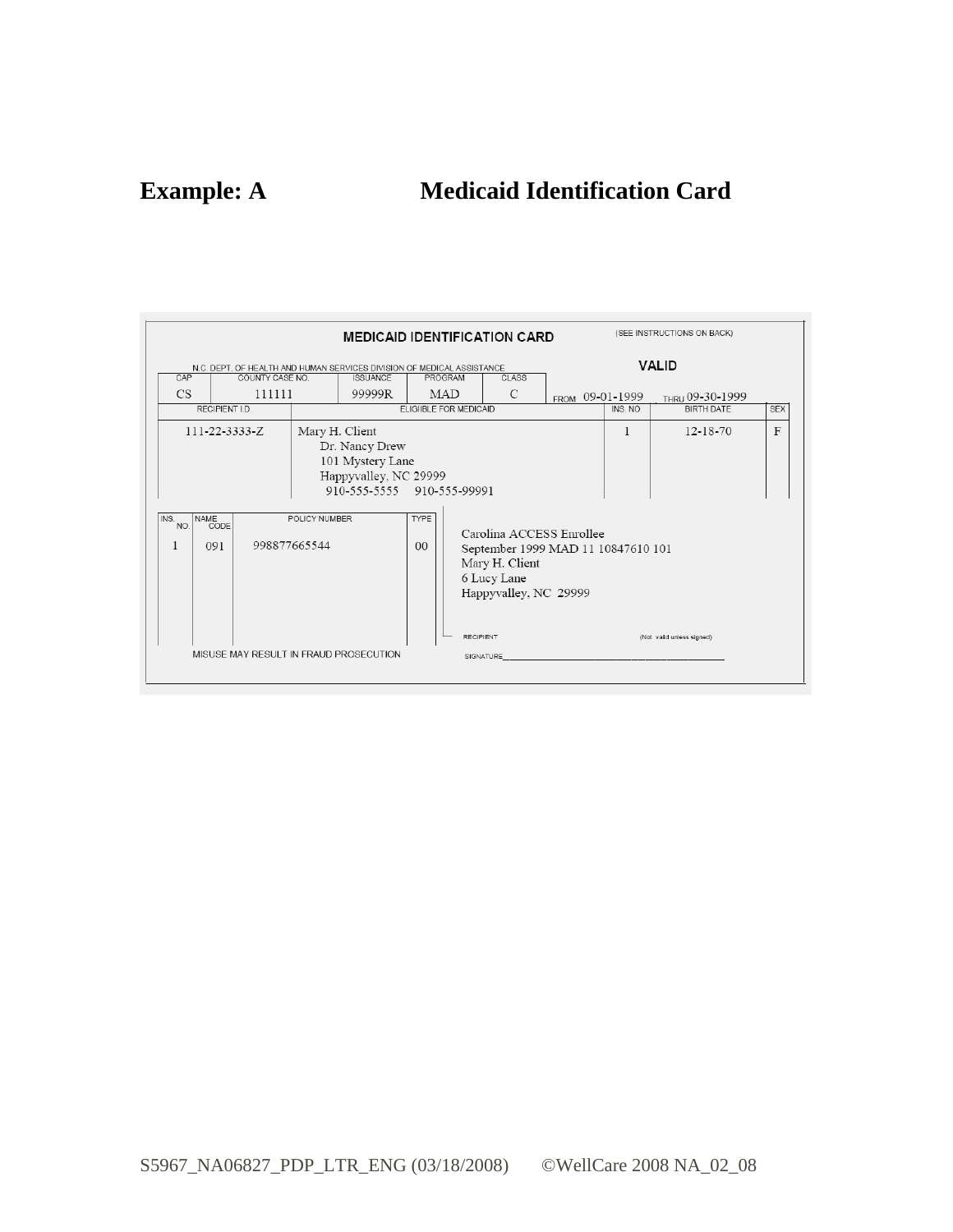**Example B:** Notice of Award

## Social Security Administration **Medicare Prescription Drug Assistance**

Notice of Award

Southeastern Program Service Center 123 Street North Birmingham, Alabama 99999 Date: MMDDYYYY Social Security Number: xxx-xx-xxxx

You are eligible for extra help with Medicare prescription drug plan costs. To take advantage of this benefit, you must enroll in a Medicare approved prescription drug plan or Medicare Advantage plan with prescription drug coverage, if you are not already enrolled in one. If you do not choose a Medicare prescription drug plan. Medicare will choose one for you to be sure you get this benefit. You will receive more information front Medicare.

 The rest of this letter explains the extra help with the prescription drug plan costs, the information used to determine your eligibility, how to sign up for a Medicare prescription drug plan, what to do if your situation changes, and your appeal rights.

#### **Information About This Help With Your Prescription Drug Plan Costs**

You are eligible for partial help to pay your Medicare prescription drug premium, also known as subsidy because your income is below the limits established by the law.

You are eligible for:

- 25% subsidy to help pay your Medicare Part D premium
- Reduced prescription drug deductible
- Reduced prescription drug co-payment amounts.

#### **Information Used To Determine Your Eligibility**

You have the following resources:

- Cash
- Bank Accounts

 Your resources we count are less than or equal to \$,\$\$\$.\$\$. The enclosed worksheet shows how we counted your resources.

(Next Page Not Included)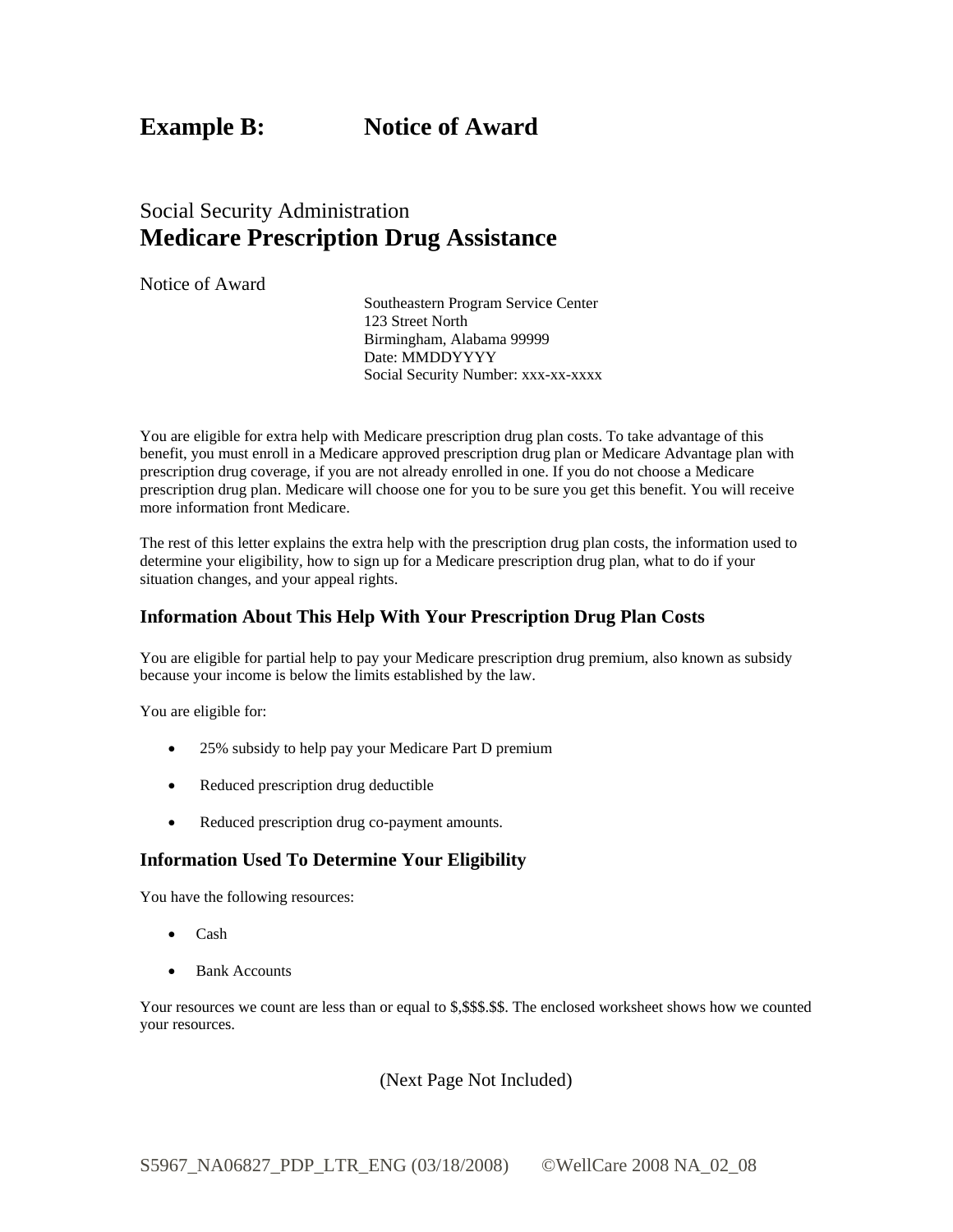## **Example C: SOCIAL SECURITY ADMINISTRATION**

POAG  $(F-IAY)$  \*\*\* \*\*\* REC 2008010 113120 H69E45EO C4UX CIPQYAG

#### SOCIAL SECURITY ADMINISTRATION

You asked us for information from your record. The information that you requested is shown below. It you want anyone else to have this information, may send them this letter.

Information About: Current Social Security Benefits

Beginning MMDDYYYY, the full monthly Social Security benefit before any deductions is..... \$\$\$\$.\$\$

We deduct \$\$.\$\$ for medical insurance premiums each month.

The regular monthly Social Security payment is ... \$\$\$\$.\$\$

(We must round down to the whole dollar.)

Social Security benefits for a given month are paid the following month. (For example, Social Security benefits for March are paid in April.)

Your social security benefits are paid on or about the third of each month.

Date of Birth Information

The date of birth shown on our records is MMDDYYYY.

Other Important Information

SENT BY S14

Medicare Information

You are entitled to hospital insurance under Medicare beginning MMDDYYYY.

You are entitled to medical insurance under Medicare beginning MMDDYYYY.

(Next Page Not Included)